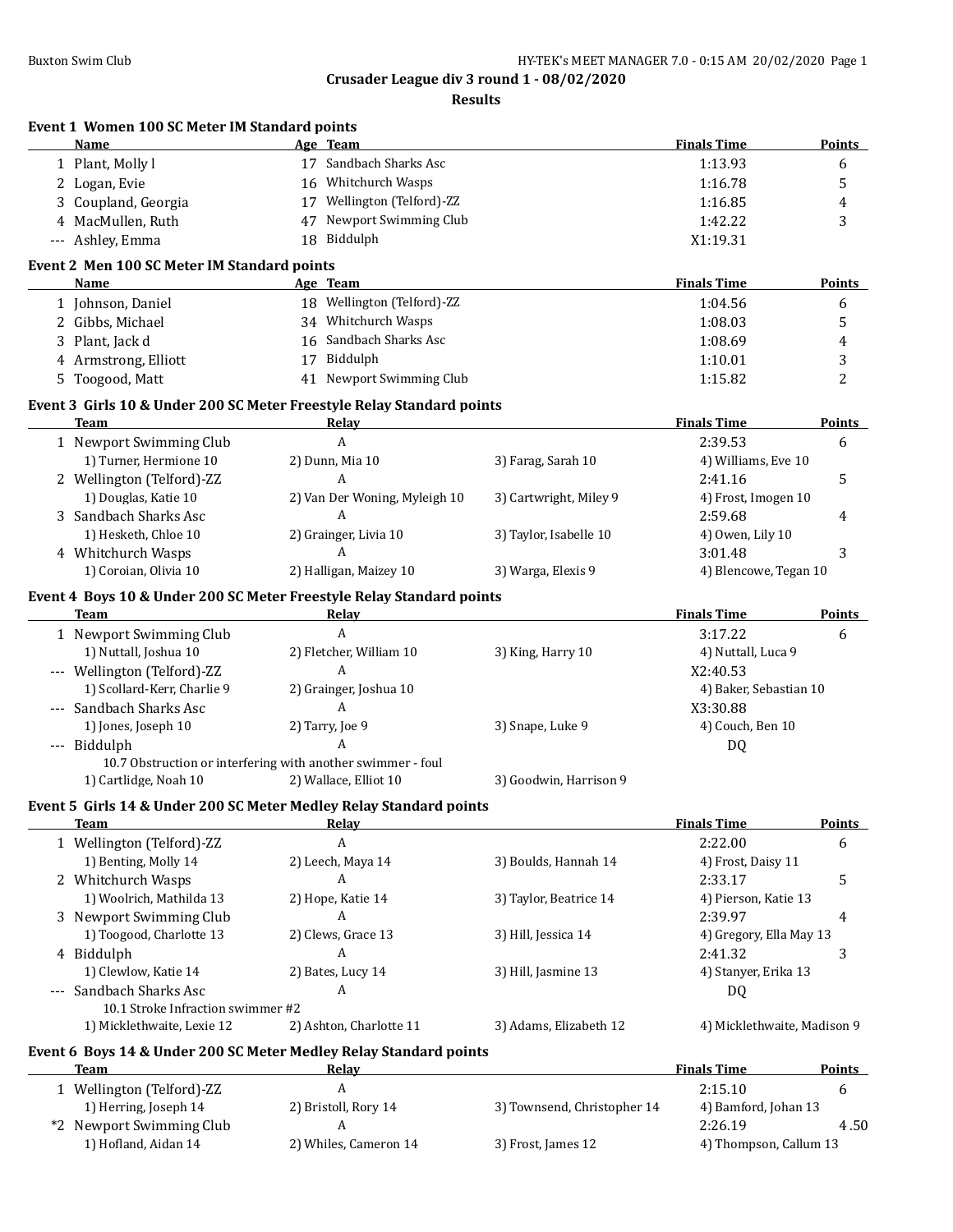**Results**

# **(Event 6 Boys 14 & Under 200 SC Meter Medley Relay Standard points)**

|   | <b>Team</b>                                                        |    | Relay                                                                                      |                       | <b>Finals Time</b>   | <b>Points</b>  |
|---|--------------------------------------------------------------------|----|--------------------------------------------------------------------------------------------|-----------------------|----------------------|----------------|
|   | *2 Biddulph                                                        |    | A                                                                                          |                       | 2:26.19              | 4.50           |
|   | 1) Maguire, Niall 14                                               |    | 2) Nankivell, Nathan 13                                                                    | 3) Turner, Bradley 14 | 4) Barnes, Samuel 13 |                |
|   | 4 Whitchurch Wasps                                                 |    | А                                                                                          |                       | 2:31.94              | 3              |
|   | 1) Turner, Joe 14                                                  |    | 2) Howey, Thomas 14                                                                        | 3) Hampton, Noah 13   | 4) Taylor, Rufus 14  |                |
|   | 5 Sandbach Sharks Asc                                              |    | A                                                                                          |                       | 2:56.51              | 2              |
|   | 1) Hingley, Oliver D 14                                            |    | 2) Riley, Jacob 13                                                                         | 3) Barlow, Matthew 14 | 4) Adams, Lewis 13   |                |
|   | Event 7 Girls 12 & Under 50 SC Meter Butterfly Standard points     |    |                                                                                            |                       |                      |                |
|   | <b>Name</b>                                                        |    | Age Team                                                                                   |                       | <b>Finals Time</b>   | <b>Points</b>  |
|   | 1 Stolic, Lola                                                     |    | 12 Wellington (Telford)-ZZ                                                                 |                       | 38.81                | 6              |
|   | 2 Clews, Ruby                                                      |    | 11 Newport Swimming Club                                                                   |                       | 40.47                | 5              |
| 3 | Halligan, Amelia                                                   |    | 12 Whitchurch Wasps                                                                        |                       | 40.65                | 4              |
|   | 4 Cumberlidge, Abi                                                 |    | 12 Biddulph                                                                                |                       | 44.66                | 3              |
|   | 5 Ashton, Charlotte                                                | 11 | Sandbach Sharks Asc                                                                        |                       | 50.47                | 2              |
|   | Event 8 Boys 12 & Under 50 SC Meter Butterfly Standard points      |    |                                                                                            |                       |                      |                |
|   | <b>Name</b>                                                        |    | Age Team                                                                                   |                       | <b>Finals Time</b>   | <b>Points</b>  |
|   | 1 Toogood, John                                                    |    | 12 Newport Swimming Club                                                                   |                       | 36.28                | 6              |
|   | 2 Plant, George a                                                  |    | 11 Sandbach Sharks Asc                                                                     |                       | 39.34                | 5              |
| 3 | Gemmill, Hugh                                                      |    | 12 Wellington (Telford)-ZZ                                                                 |                       | 40.19                | 4              |
| 4 | Taylor, Harry                                                      |    | 12 Whitchurch Wasps                                                                        |                       | 41.96                | 3              |
|   | 5 Rawlin, Oliver                                                   |    | 12 Biddulph                                                                                |                       | 43.77                | 2              |
|   | Event 9 Women 100 SC Meter Backstroke Standard points              |    |                                                                                            |                       |                      |                |
|   | Name                                                               |    | Age Team                                                                                   |                       | <b>Finals Time</b>   | <b>Points</b>  |
|   | 1 Pyatt, Sophie                                                    |    | 24 Biddulph                                                                                |                       | 1:12.37              | 6              |
|   | 2 Hughes, Keira                                                    |    | 16 Wellington (Telford)-ZZ                                                                 |                       | 1:14.38              | 5              |
|   | 3 McCann, Jodie                                                    |    | 15 Whitchurch Wasps                                                                        |                       | 1:15.97              | 4              |
|   | 4 Moloney, Rebecca                                                 |    | 20 Newport Swimming Club                                                                   |                       | 1:18.15              | 3              |
|   | 5 Stanier, Abi A                                                   |    | 15 Sandbach Sharks Asc                                                                     |                       | 1:26.76              | 2              |
|   | Event 10 Men 100 SC Meter Backstroke Standard points               |    |                                                                                            |                       |                      |                |
|   | Name                                                               |    | Age Team                                                                                   |                       | <b>Finals Time</b>   | <b>Points</b>  |
|   | 1 Johnson, Daniel                                                  |    | 18 Wellington (Telford)-ZZ                                                                 |                       | 1:03.50              | 6              |
|   | 2 Finney, Ben                                                      |    | 15 Biddulph                                                                                |                       | 1:07.72              | 5              |
|   | Halligan, Harry                                                    | 15 | Whitchurch Wasps                                                                           |                       | 1:11.86              | 4              |
|   | 4 Robinson, Aled J                                                 | 15 | Sandbach Sharks Asc                                                                        |                       | 1:16.08              | 3              |
|   | 5 Hofland, Aidan                                                   |    | 14 Newport Swimming Club                                                                   |                       | 1:22.47              | $\overline{c}$ |
|   |                                                                    |    |                                                                                            |                       |                      |                |
|   | Event 11 Girls 10 & Under 50 SC Meter Breaststroke Standard points |    |                                                                                            |                       |                      |                |
|   | Name                                                               |    | Age Team                                                                                   |                       | <b>Finals Time</b>   | Points         |
|   | 1 Turner, Hermione                                                 |    | 10 Newport Swimming Club                                                                   |                       | 43.00                | 6              |
|   | 2 Van Der Woning, Myleigh                                          |    | 10 Wellington (Telford)-ZZ                                                                 |                       | 46.87                | 5              |
| 3 | Grainger, Livia                                                    | 10 | Sandbach Sharks Asc                                                                        |                       | 57.57                | 4              |
|   | 4 Halligan, Maizey                                                 | 10 | Whitchurch Wasps                                                                           |                       | 58.05                | 3              |
|   | --- Cumberlidge, Alice                                             |    | 10 Biddulph                                                                                |                       | DQ                   |                |
|   | 7.4 Leg movements not simultaneous (alternating leg movement)      |    |                                                                                            |                       |                      |                |
|   | Event 12 Boys 10 & Under 50 SC Meter Breaststroke Standard points  |    |                                                                                            |                       |                      |                |
|   | Name                                                               |    | Age Team                                                                                   |                       | <b>Finals Time</b>   | <b>Points</b>  |
|   | 1 Grainger, Joshua                                                 |    | 10 Wellington (Telford)-ZZ                                                                 |                       | 52.09                | 6              |
|   | 2 Nuttall, Joshua                                                  |    | 10 Newport Swimming Club                                                                   |                       | 57.72                | 5              |
|   | --- Barnes, Charles                                                |    | 10 Biddulph                                                                                |                       | DQ                   |                |
|   | 4.4 Start before starting signal                                   |    |                                                                                            |                       |                      |                |
|   | --- Couch, Ben                                                     |    | 10 Sandbach Sharks Asc                                                                     |                       | DQ                   |                |
|   |                                                                    |    | 7.6 Did not touch at turn or finish with both hands, or touch not simultaneous or hands no |                       |                      |                |
|   | --- Bradley, George                                                |    | 10 Whitchurch Wasps                                                                        |                       | <b>NS</b>            |                |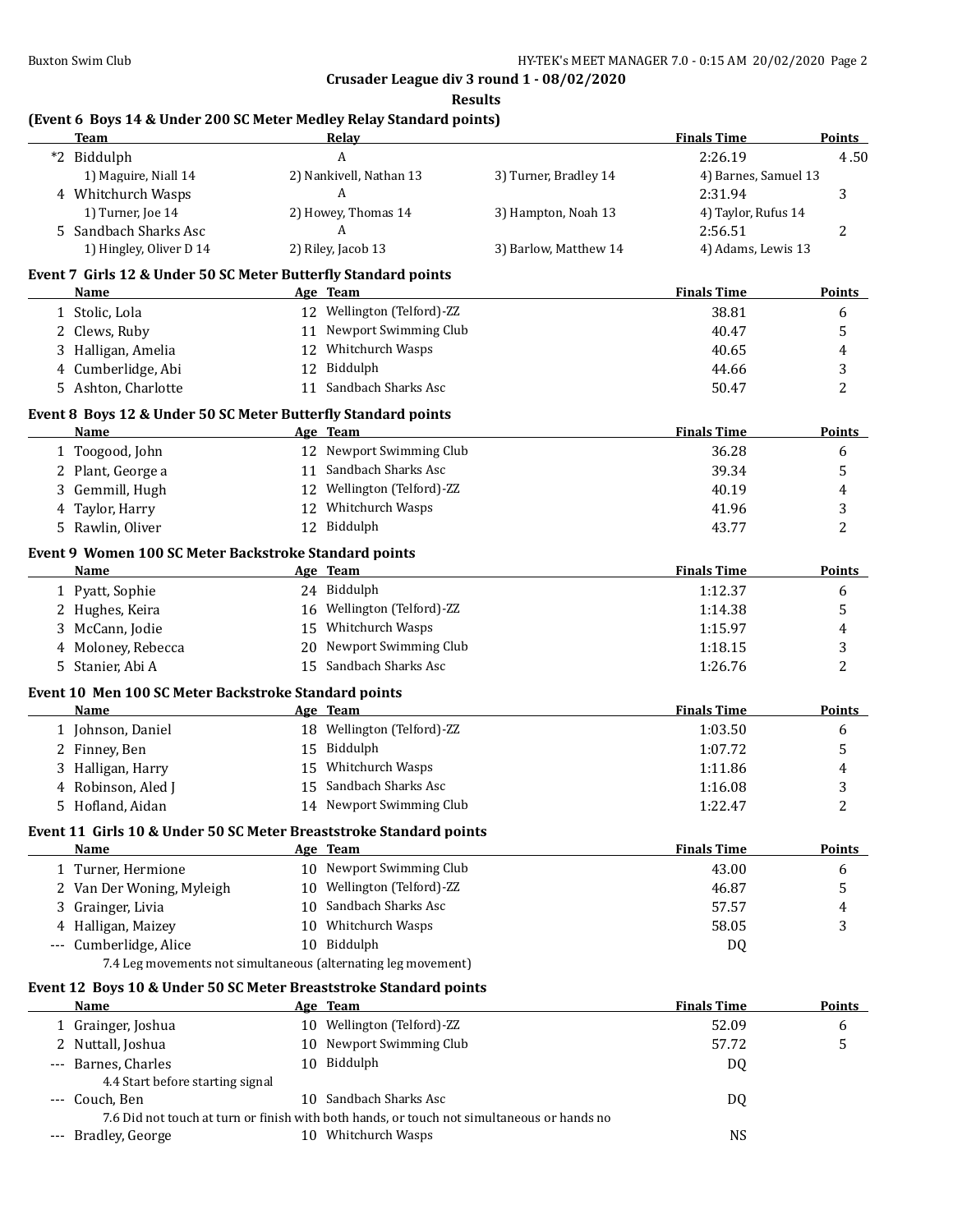#### **Results**

#### **Event 13 Girls 14 & Under 50 SC Meter Freestyle Standard points**

| <b>Name</b>            | Age | <b>Team</b>              | <b>Finals Time</b> | <b>Points</b> |
|------------------------|-----|--------------------------|--------------------|---------------|
| 1 Leech, Maya          | 14  | Wellington (Telford)-ZZ  | 30.22              |               |
| 2 Clewlow, Katie       | 14  | Biddulph                 | 31.25              |               |
| 3 Hope, Katie          |     | 14 Whitchurch Wasps      | 32.50              |               |
| 4 Toogood, Charlotte   |     | 13 Newport Swimming Club | 34.44              |               |
| 5 Micklethwaite, Lexie |     | 12 Sandbach Sharks Asc   | 40.10              |               |
|                        |     |                          |                    |               |

### **Event 14 Boys 14 & Under 50 SC Meter Freestyle Standard points**

| Name                    | Age Team                      | <b>Finals Time</b> | <b>Points</b> |
|-------------------------|-------------------------------|--------------------|---------------|
| 1 Townsend, Christopher | Wellington (Telford)-ZZ<br>14 | 28.81              |               |
| 2 Turner, Joe           | Whitchurch Wasps<br>14        | 29.48              |               |
| 3 Frost, James          | 12 Newport Swimming Club      | 31.40              | 4             |
| 4 Seabridge, Owen       | Biddulph<br>13.               | 33.82              |               |
| 5 Adams, Lewis          | 13 Sandbach Sharks Asc        | 45.06              |               |

#### **Event 15 Girls 12 & Under 200 SC Meter Freestyle Relay Standard points**

| Team                      | Relay                  |                        | <b>Finals Time</b>     | <b>Points</b> |
|---------------------------|------------------------|------------------------|------------------------|---------------|
| 1 Newport Swimming Club   | A                      |                        | 2:20.47                | b             |
| 1) Clews, Ruby 11         | 2) Turner, Tallulah 12 | 3) Willetts, Grace 11  | 4) MacMullen, Katie 12 |               |
| 2 Wellington (Telford)-ZZ | A                      |                        | 2:30.31                |               |
| 1) Stolic, Lola 12        | 2) Frost, Daisy 11     | 3) Fletcher, Holly 11  | 4) Powell, Jorja 11    |               |
| 3 Whitchurch Wasps        |                        |                        | 2:30.68                | 4             |
| 1) Barber, Molly 12       | 2) Baillie, Sophie 11  | 3) Waugh, Matilda 11   | 4) Halligan, Amelia 12 |               |
| 4 Biddulph                |                        |                        | 2:32.70                |               |
| 1) Thursfield, Matilda 11 | 2) Walton, Isabella 11 | 3) Cumberlidge, Abi 12 | 4) Mason, Ella 11      |               |
| 5 Sandbach Sharks Asc     | A                      |                        | 3:09.63                |               |
| 1) Owen, Lily 10          | 2) Grainger, Livia 10  | 3) Taylor, Isabelle 10 | 4) Gregory, Ella 12    |               |

#### **Event 16 Boys 12 & Under 200 SC Meter Freestyle Relay Standard points**

| Team                      | Relav                                                                                   |                       | <b>Finals Time</b>       | <b>Points</b> |
|---------------------------|-----------------------------------------------------------------------------------------|-----------------------|--------------------------|---------------|
| 1 Newport Swimming Club   | A                                                                                       |                       | 2:25.34                  | 6             |
| 1) Toogood, John 12       | 2) King, Hayden 12                                                                      | 3) Nuttall, Jake 12   | 4) Kerrison, Harry 11    |               |
| 2 Biddulph                | A                                                                                       |                       | 2:33.55                  |               |
| 1) Jackson, Reece 12      | 2) Carr, Rossi 12                                                                       | 3) Moran, Daniel 12   | 4) Andrews, Aaron 12     |               |
| 3 Wellington (Telford)-ZZ | A                                                                                       |                       | 2:43.28                  |               |
| 1) Griffiths, Owen 11     | 2) Grainger, Joshua 10                                                                  | 3) Gemmill, Hugh 12   | 4) Waterhouse, Thomas 11 |               |
| 4 Whitchurch Wasps        | A                                                                                       |                       | 2:47.34                  |               |
| 1) Busk, Jonathan 12      | 2) Peters, James 10                                                                     | 3) Stephens, Sam 11   | 4) Taylor, Harry 12      |               |
| --- Sandbach Sharks Asc   |                                                                                         |                       | DQ                       |               |
|                           | 10.11 Swimmer #4 feet lost touch with starting place before preceding team mate touches |                       |                          |               |
| 1) Plant, George a 11     | 2) Palmer, Zack 10                                                                      | 3) Oliver, Moore H 12 | 4) Megson, Ethan 12      |               |

#### **Event 17 Women 200 SC Meter Medley Relay Standard points**

| Team                                                   | Relay                     |                           | <b>Finals Time</b>          | <b>Points</b> |
|--------------------------------------------------------|---------------------------|---------------------------|-----------------------------|---------------|
| 1 Wellington (Telford)-ZZ                              | A                         |                           | 2:20.25                     | 6             |
| 1) Hughes, Keira 16                                    | 2) Elliott, Emily 16      | 3) Turton, Aimee 15       | 4) Coupland, Georgia 17     |               |
| 2 Sandbach Sharks Asc                                  | A                         |                           | 2:22.63                     | 5             |
| 1) Stanier, Abi A 15                                   | 2) Snape, Katy 16         | 3) Plant, Molly 117       | 4) Pheasey, Molly J 17      |               |
| 3 Whitchurch Wasps                                     | A                         |                           | 2:25.28                     |               |
| 1) McCann, Jodie 15                                    | 2) Logan, Evie 16         | 3) Greenwood, Phillipa 18 | 4) Greenwood, Antoinette 19 |               |
| 4 Newport Swimming Club                                | A                         |                           | 2:47.62                     | 3             |
| 1) Moloney, Rebecca 20                                 | 2) Haycock-Hall, Freya 15 | 3) Turner, Abigail 42     | 4) Spencer, Emily 15        |               |
| --- Biddulph                                           | A                         |                           | X2:23.55                    |               |
| 1) Pyatt, Sophie 24                                    | 2) Ashley, Emma 18        | 3) Meir, Jodi 18          | 4) Cook, Jennie 37          |               |
| Event 18 Men 200 SC Meter Medley Relay Standard points |                           |                           |                             |               |
| Team                                                   | Relay                     |                           | <b>Finals Time</b>          | <b>Points</b> |
| 1 Wellington (Telford)-ZZ                              | A                         |                           | 2:02.10                     | 6             |
| 1) Priday, Sam 16                                      | 2) Stolic, Luka 15        | 3) Freeston, Freddie 15   | 4) Johnson, Daniel 18       |               |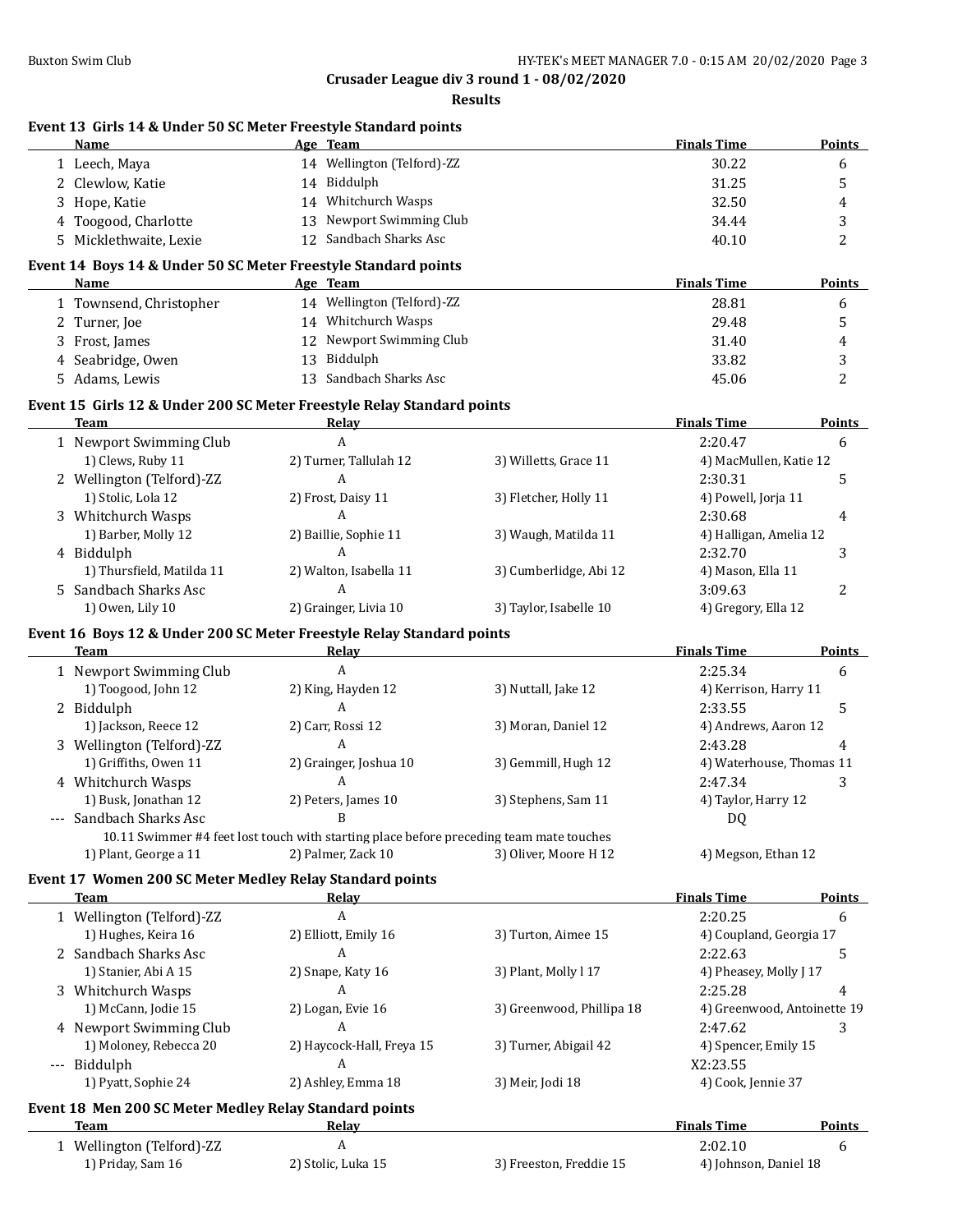**Results**

# **(Event 18 Men 200 SC Meter Medley Relay Standard points)**

|    | <b>Team</b>                                                                     |             | Relay                      |                                                                                        | <b>Finals Time</b>      | <b>Points</b>      |
|----|---------------------------------------------------------------------------------|-------------|----------------------------|----------------------------------------------------------------------------------------|-------------------------|--------------------|
|    | 2 Whitchurch Wasps                                                              |             | A                          |                                                                                        | 2:05.58                 | 5                  |
|    | 1) Halligan, Harry 15                                                           |             | 2) Gibbs, Michael 34       | 3) Fox, Oliver 17                                                                      | 4) Bray, Alfie 16       |                    |
|    | 3 Biddulph                                                                      |             | A                          |                                                                                        | 2:12.28                 | 4                  |
|    | 1) Finney, Ben 15                                                               |             | 2) Perry, Mitchell 16      | 3) Andrews, Aaron 12                                                                   | 4) Turner, Bradley 14   |                    |
|    | 4 Sandbach Sharks Asc                                                           |             | B                          |                                                                                        | 2:12.31                 | 3                  |
|    | 1) Robinson, Aled J 15                                                          |             | 2) Jeffries, Alex J 17     | 3) Plant, Jack d 16                                                                    | 4) Hingley, Oliver D 14 |                    |
|    | --- Newport Swimming Club                                                       |             | A                          |                                                                                        | DQ                      |                    |
|    | 10.1 Stroke Infraction swimmer #4                                               |             |                            |                                                                                        |                         |                    |
|    | 1) Hofland, Aidan 14                                                            |             | 2) Cochrane, Alex 15       | 3) Whiles, Cameron 14                                                                  | 4) Toogood, Matt 41     |                    |
|    | Event 19 Girls 10 & Under 50 SC Meter Butterfly Standard points                 |             |                            |                                                                                        |                         |                    |
|    | Name                                                                            | Age Team    |                            |                                                                                        | <b>Finals Time</b>      | Points             |
|    | 1 Cumberlidge, Alice                                                            | 10 Biddulph |                            |                                                                                        | 42.28                   | 6                  |
|    | 2 Douglas, Katie                                                                |             | 10 Wellington (Telford)-ZZ |                                                                                        | 43.13                   | 5                  |
|    | 3 Micklethwaite, Madison                                                        |             | 9 Sandbach Sharks Asc      |                                                                                        | 46.58                   | 4                  |
|    | 4 Dunn, Mia                                                                     |             | 10 Newport Swimming Club   |                                                                                        | 48.16                   | 3                  |
|    | 5 Blencowe, Tegan                                                               |             | 10 Whitchurch Wasps        |                                                                                        | 50.68                   | 2                  |
|    | Event 20 Boys 10 & Under 50 SC Meter Butterfly Standard points                  |             |                            |                                                                                        |                         |                    |
|    | Name                                                                            | Age Team    |                            |                                                                                        | <b>Finals Time</b>      | <b>Points</b>      |
|    | 1 Cartlidge, Noah                                                               | 10 Biddulph |                            |                                                                                        | 45.35                   | 6                  |
|    | 2 Scollard-Kerr, Charlie                                                        |             | 9 Wellington (Telford)-ZZ  |                                                                                        | 46.53                   | 5                  |
|    | 3 Nuttall, Joshua                                                               |             | 10 Newport Swimming Club   |                                                                                        | 58.75                   | 4                  |
|    | 4 Jones, Joseph                                                                 |             | 10 Sandbach Sharks Asc     |                                                                                        | 59.45                   | 3                  |
|    | --- Peters, James                                                               |             | 10 Whitchurch Wasps        |                                                                                        | DQ                      |                    |
|    |                                                                                 |             |                            | 8.2 Arms not brought forward simultaneously or arms not brought forward over the water |                         |                    |
|    |                                                                                 |             |                            |                                                                                        |                         |                    |
|    | Event 21 Girls 14 & Under 50 SC Meter Backstroke Standard points<br><b>Name</b> | Age Team    |                            |                                                                                        | <b>Finals Time</b>      | <b>Points</b>      |
|    | 1 Benting, Molly                                                                |             | 14 Wellington (Telford)-ZZ |                                                                                        | 33.53                   | 6                  |
|    |                                                                                 | 14 Biddulph |                            |                                                                                        |                         |                    |
|    | 2 Bates, Lucy                                                                   |             | 13 Newport Swimming Club   |                                                                                        | 37.06                   | 5                  |
|    | 3 Gregory, Ella May                                                             |             |                            |                                                                                        | 40.03                   | 4                  |
|    | 4 Pierson, Katie                                                                |             | 13 Whitchurch Wasps        |                                                                                        | 42.62                   | 3                  |
|    | 5 Gregory, Ella                                                                 |             | 12 Sandbach Sharks Asc     |                                                                                        | 55.71                   | $\overline{2}$     |
|    | Event 22 Boys 14 & Under 50 SC Meter Backstroke Standard points                 |             |                            |                                                                                        |                         |                    |
|    | Name                                                                            | Age Team    |                            |                                                                                        | <b>Finals Time</b>      | <b>Points</b>      |
|    | 1 Bristoll, Rory                                                                |             | 14 Wellington (Telford)-ZZ |                                                                                        | 32.69                   | 6                  |
|    | 2 Turner, Joe                                                                   |             | 14 Whitchurch Wasps        |                                                                                        | 34.13                   | 5                  |
|    | 3 Maguire, Niall                                                                | 14 Biddulph |                            |                                                                                        | 34.96                   | 4                  |
|    |                                                                                 |             |                            |                                                                                        |                         | 3                  |
|    | 4 Frost, James                                                                  | 12          | Newport Swimming Club      |                                                                                        | 36.28                   |                    |
|    | 5 Megson, Ethan                                                                 |             | 12 Sandbach Sharks Asc     |                                                                                        | 42.07                   | 2                  |
|    | Event 23 Girls 12 & Under 50 SC Meter Breaststroke Standard points              |             |                            |                                                                                        |                         |                    |
|    | Name                                                                            | Age Team    |                            |                                                                                        | <b>Finals Time</b>      | <b>Points</b>      |
|    | 1 Frost, Daisy                                                                  |             | 11 Wellington (Telford)-ZZ |                                                                                        | 42.69                   | 6                  |
|    | 2 MacMullen, Katie                                                              |             | 12 Newport Swimming Club   |                                                                                        | 43.78                   | 5                  |
| 3  | Surendran, Ila                                                                  | 12 Biddulph |                            |                                                                                        | 46.96                   | 4                  |
|    | 4 Micklethwaite, Lexie                                                          |             | 12 Sandbach Sharks Asc     |                                                                                        |                         | 3                  |
| 5. |                                                                                 |             | 12 Whitchurch Wasps        |                                                                                        | 51.13                   | $\overline{2}$     |
|    | Barber, Molly                                                                   |             |                            |                                                                                        | 52.60                   |                    |
|    | Event 24 Boys 12 & Under 50 SC Meter Breaststroke Standard points               |             |                            |                                                                                        |                         |                    |
|    | Name                                                                            | Age Team    |                            |                                                                                        | <b>Finals Time</b>      |                    |
|    | 1 Megson, Ethan                                                                 |             | 12 Sandbach Sharks Asc     |                                                                                        | 43.48                   | 6                  |
|    | 2 Nuttall, Jake                                                                 |             | 12 Newport Swimming Club   |                                                                                        | 45.18                   | <b>Points</b><br>5 |
| 3  | Taylor, Harry                                                                   |             | 12 Whitchurch Wasps        |                                                                                        | 48.52                   | 4                  |
| 4  | Grainger, Joshua<br>Blandford, Jacob                                            | 12 Biddulph | 10 Wellington (Telford)-ZZ |                                                                                        | 53.87<br>X45.61         | 3                  |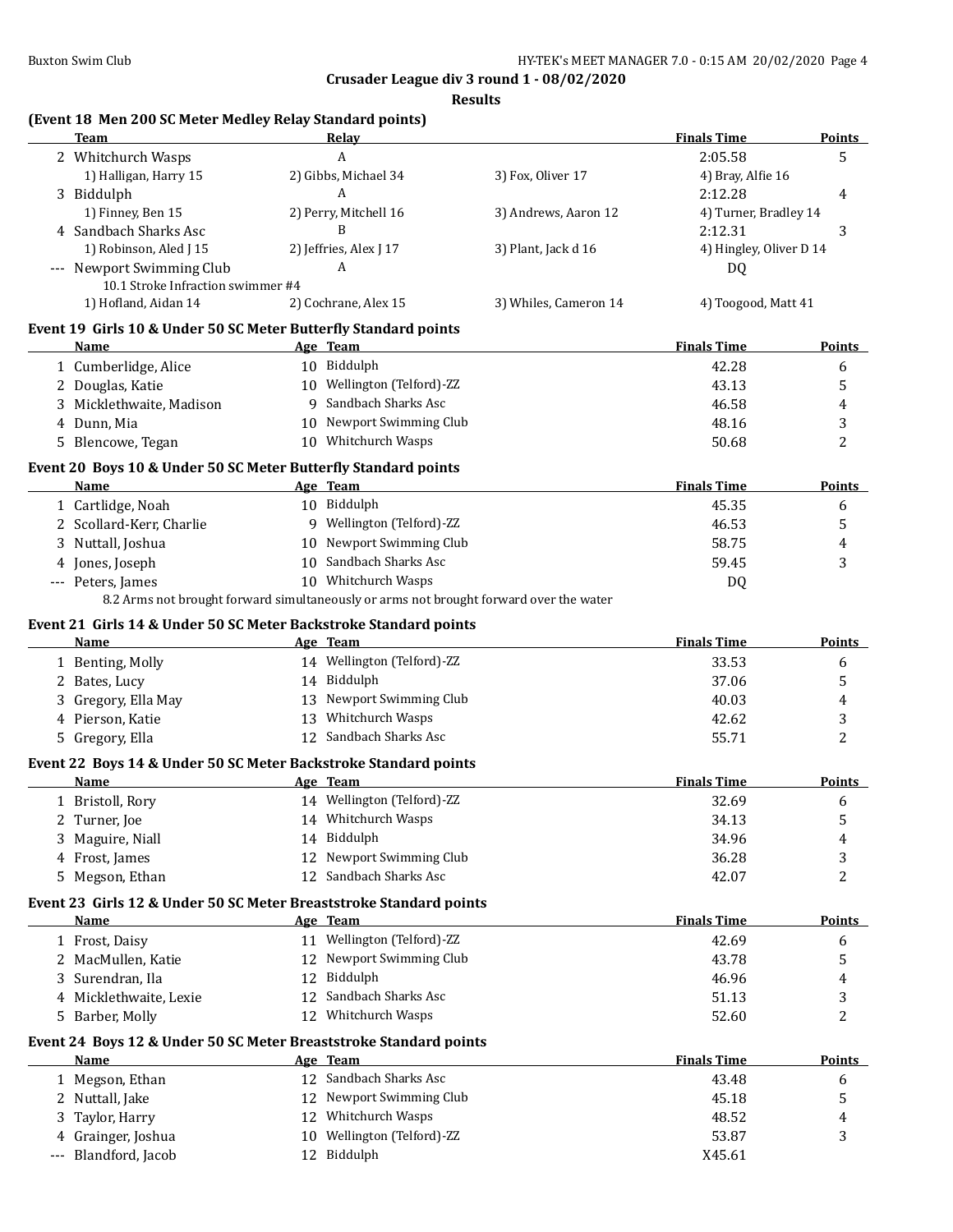**Results**

|   | Event 25 Women 100 SC Meter Freestyle Standard points<br>Name                              |    | Age Team                      |                             | <b>Finals Time</b>          | Points        |
|---|--------------------------------------------------------------------------------------------|----|-------------------------------|-----------------------------|-----------------------------|---------------|
|   | 1 Elliott, Emily                                                                           |    | 16 Wellington (Telford)-ZZ    |                             | 1:04.78                     | 6             |
|   | 2 Plant, Molly l                                                                           |    | 17 Sandbach Sharks Asc        |                             | 1:05.24                     | 5             |
|   | 3 Pyatt, Sophie                                                                            |    | 24 Biddulph                   |                             | 1:08.15                     | 4             |
|   | 4 Greenwood, Antoinette                                                                    |    | 19 Whitchurch Wasps           |                             | 1:10.78                     | 3             |
|   | 5 Spencer, Emily                                                                           |    | 15 Newport Swimming Club      |                             | 1:28.38                     | 2             |
|   | Event 26 Men 100 SC Meter Freestyle Standard points                                        |    |                               |                             |                             |               |
|   | Name                                                                                       |    | Age Team                      |                             | <b>Finals Time</b>          | Points        |
|   | 1 Priday, Sam                                                                              |    | 16 Wellington (Telford)-ZZ    |                             | 58.06                       | 6             |
|   | 2 Jeffries, Alex J                                                                         |    | 17 Sandbach Sharks Asc        |                             | 1:01.36                     | 5             |
| 3 | Toogood, Matt                                                                              |    | 41 Newport Swimming Club      |                             | 1:02.78                     | 4             |
| 4 | Perry, Mitchell                                                                            |    | 16 Biddulph                   |                             | 1:05.67                     | 3             |
|   | 5 Bray, Alfie                                                                              | 16 | Whitchurch Wasps              |                             | 1:09.41                     | 2             |
|   | Event 27 Girls 10 & Under 200 SC Meter Medley Relay Standard points                        |    |                               |                             |                             |               |
|   | Team                                                                                       |    | Relay                         |                             | <b>Finals Time</b>          | <b>Points</b> |
|   | 1 Wellington (Telford)-ZZ                                                                  |    | A                             |                             | 3:02.78                     | 6             |
|   | 1) Douglas, Katie 10                                                                       |    | 2) Van Der Woning, Myleigh 10 | 3) Frost, Imogen 10         | 4) Cartwright, Miley 9      |               |
|   | 2 Newport Swimming Club                                                                    |    | A                             |                             | 3:04.10                     | 5             |
|   | 1) Dunn, Mia 10                                                                            |    | 2) Turner, Hermione 10        | 3) Farag, Sarah 10          | 4) Williams, Eve 10         |               |
|   | 3 Whitchurch Wasps                                                                         |    | A                             |                             | 3:30.03                     | 4             |
|   | 1) Coroian, Olivia 10                                                                      |    | 2) Halligan, Maizey 10        | 3) Blencowe, Tegan 10       | 4) Warga, Elexis 9          |               |
|   | --- Sandbach Sharks Asc                                                                    |    | A                             |                             | DQ                          |               |
|   | 10.1 Stroke Infraction swimmer #1: 6.4 More than one single or double simultaneous arm pul |    |                               |                             |                             |               |
|   | 1) Micklethwaite, Madison 9                                                                |    | 2) Grainger, Livia 10         | 3) Taylor, Isabelle 10      | 4) Hesketh, Chloe 10        |               |
|   | Event 28 Boys 10 & Under 200 SC Meter Medley Relay Standard points                         |    |                               |                             |                             |               |
|   | Team                                                                                       |    | Relay                         |                             | <b>Finals Time</b>          | <b>Points</b> |
|   | --- Biddulph                                                                               |    | A                             |                             | X3:09.21                    |               |
|   | 1) Cartlidge, Noah 10                                                                      |    | 2) Wallace, Elliot 10         | 3) Barnes, Charles 10       |                             |               |
|   | --- Wellington (Telford)-ZZ                                                                |    | A                             |                             | X3:13.28                    |               |
|   | 1) Scollard-Kerr, Charlie 9                                                                |    | 2) Grainger, Joshua 10        |                             | 4) Baker, Sebastian 10      |               |
|   | --- Newport Swimming Club                                                                  |    | A                             |                             | DQ                          |               |
|   | 10.1 Stroke Infraction swimmer #1: 6.4 More than one single or double simultaneous arm pul |    |                               |                             |                             |               |
|   | 1) Fletcher, William 10                                                                    |    | 2) King, Harry 10             | 3) Nuttall, Joshua 10       | 4) Nuttall, Luca 9          |               |
|   | --- Sandbach Sharks Asc                                                                    |    | A                             |                             | <b>XDQ</b>                  |               |
|   | 10.1 Stroke Infraction swimmer #3: 8.3 Breaststroke kick used (legal in Masters Competitio |    |                               |                             |                             |               |
|   | 1) Jones, Joseph 10                                                                        |    | 2) Tarry, Joe 9               | 3) Palmer, Zack 10          | 4) Snape, Luke 9            |               |
|   | Event 29 Girls 14 & Under 200 SC Meter Freestyle Relay Standard points                     |    |                               |                             |                             |               |
|   | <b>Team</b>                                                                                |    | Relay                         |                             | <b>Finals Time</b>          | Points        |
|   | 1 Wellington (Telford)-ZZ                                                                  |    | A                             |                             | 2:09.50                     | 6             |
|   | 1) Benting, Molly 14                                                                       |    | 2) Leech, Maya 14             | 3) Boulds, Hannah 14        | 4) Frost, Daisy 11          |               |
|   | 2 Whitchurch Wasps                                                                         |    | A                             |                             | 2:15.62                     | 5             |
|   | 1) Taylor, Beatrice 14                                                                     |    | 2) Pierson, Katie 13          | 3) Hope, Katie 14           | 4) Woolrich, Mathilda 13    |               |
|   | 3 Biddulph                                                                                 |    | A                             |                             | 2:22.87                     | 4             |
|   | 1) Clewlow, Katie 14                                                                       |    | 2) Stanyer, Erika 13          | 3) Bates, Lucy 14           | 4) Hill, Jasmine 13         |               |
|   | 4 Newport Swimming Club                                                                    |    | A                             |                             | 2:23.28                     | 3             |
|   | 1) Toogood, Charlotte 13                                                                   |    | 2) Hill, Jessica 14           | 3) Clews, Grace 13          | 4) Gregory, Ella May 13     |               |
|   | Sandbach Sharks Asc                                                                        |    | A                             |                             | DQ                          |               |
|   | 10.2 A swimmer did not cover the whole distance - DNF                                      |    |                               |                             |                             |               |
|   | 1) Hesketh, Chloe 10                                                                       |    | 2) Adams, Elizabeth 12        | 3) Gregory, Ella 12         | 4) Micklethwaite, Madison 9 |               |
|   | Event 30 Boys 14 & Under 200 SC Meter Freestyle Relay Standard points                      |    |                               |                             |                             |               |
|   | Team                                                                                       |    | <b>Relay</b>                  |                             | <b>Finals Time</b>          | Points        |
|   | 1 Wellington (Telford)-ZZ                                                                  |    | A                             |                             | 1:59.29                     | 6             |
|   | 1) Herring, Joseph 14                                                                      |    | 2) Bristoll, Rory 14          | 3) Townsend, Christopher 14 | 4) Bamford, Johan 13        |               |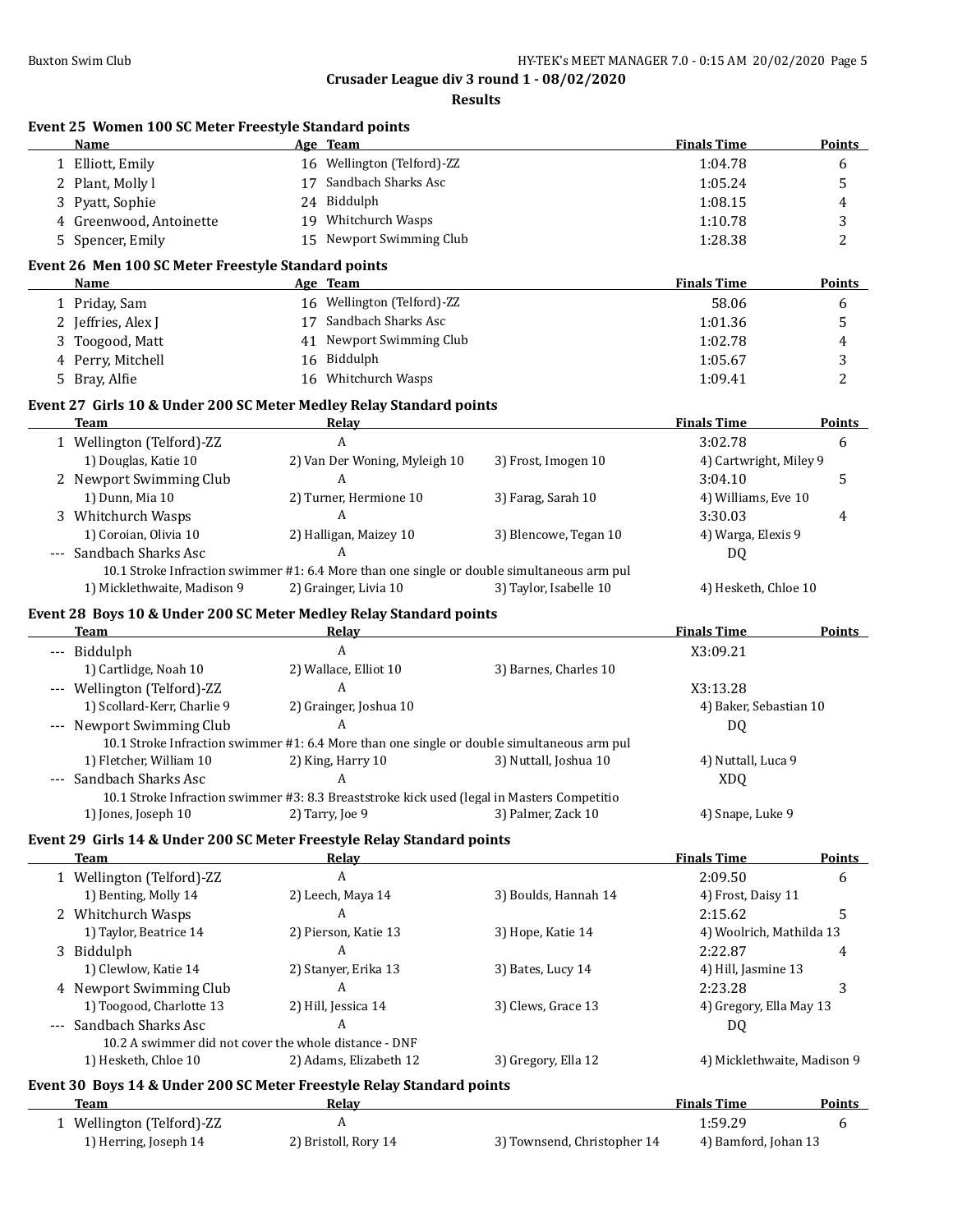**Results**

## **(Event 30 Boys 14 & Under 200 SC Meter Freestyle Relay Standard points)**

|   | <b>Team</b>                                                      | <b>Relay</b>                                                                               |                       | <b>Finals Time</b>      | Points        |
|---|------------------------------------------------------------------|--------------------------------------------------------------------------------------------|-----------------------|-------------------------|---------------|
|   | 2 Biddulph                                                       | A                                                                                          |                       | 2:08.03                 | 5             |
|   | 1) Maguire, Niall 14                                             | 2) Seabridge, Owen 13                                                                      | 3) Turner, Bradley 14 | 4) Barnes, Samuel 13    |               |
|   | 3 Newport Swimming Club                                          | A                                                                                          |                       | 2:10.41                 | 4             |
|   | 1) Whiles, Cameron 14                                            | 2) Thompson, Callum 13                                                                     | 3) Frost, James 12    | 4) Hofland, Aidan 14    |               |
|   | 4 Whitchurch Wasps                                               | A                                                                                          |                       | 2:13.06                 | 3             |
|   | 1) Turner, Joe 14                                                | 2) Williams, Finlay 12                                                                     | 3) Taylor, Rufus 14   | 4) Hampton, Noah 13     |               |
|   | 5 Sandbach Sharks Asc                                            | A                                                                                          |                       | 2:30.47                 | 2             |
|   | 1) Barlow, Matthew 14                                            | 2) Adams, Lewis 13                                                                         | 3) Riley, Jacob 13    | 4) Hingley, Oliver D 14 |               |
|   | Event 31 Girls 12 & Under 50 SC Meter Backstroke Standard points |                                                                                            |                       |                         |               |
|   | Name                                                             | Age Team                                                                                   |                       | <b>Finals Time</b>      | <b>Points</b> |
|   | 1 Thursfield, Matilda                                            | 11 Biddulph                                                                                |                       | 39.08                   | 6             |
|   | 2 Stolic, Lola                                                   | 12 Wellington (Telford)-ZZ                                                                 |                       | 42.19                   | 5             |
|   | 3 Willetts, Grace                                                | 11 Newport Swimming Club                                                                   |                       | 42.84                   | 4             |
|   | 4 Halligan, Amelia                                               | 12 Whitchurch Wasps                                                                        |                       | 43.10                   | 3             |
|   | 5 Grainger, Livia                                                | 10 Sandbach Sharks Asc                                                                     |                       | 55.61                   | 2             |
|   |                                                                  |                                                                                            |                       |                         |               |
|   | Event 32 Boys 12 & Under 50 SC Meter Backstroke Standard points  |                                                                                            |                       |                         |               |
|   | Name                                                             | Age Team                                                                                   |                       | <b>Finals Time</b>      | Points        |
|   | 1 Toogood, John                                                  | 12 Newport Swimming Club                                                                   |                       | 35.88                   | 6             |
|   | 2 Jackson, Reece                                                 | 12 Biddulph                                                                                |                       | 37.15                   | 5             |
|   | 3 Griffiths, Owen                                                | 11 Wellington (Telford)-ZZ                                                                 |                       | 44.44                   | 4             |
|   | --- Plant, George a                                              | 11 Sandbach Sharks Asc                                                                     |                       | DQ                      |               |
|   | 6.4 Not on the back when leaving the wall                        |                                                                                            |                       |                         |               |
|   | --- Peters, James                                                | 10 Whitchurch Wasps                                                                        |                       | DQ                      |               |
|   |                                                                  | 6.2 Left position on the back (other than to initiate a turn)                              |                       |                         |               |
|   | Event 33 Women 100 SC Meter Breaststroke Standard points         |                                                                                            |                       |                         |               |
|   | Name                                                             | Age Team                                                                                   |                       | <b>Finals Time</b>      | <b>Points</b> |
|   | 1 Coupland, Georgia                                              | 17 Wellington (Telford)-ZZ                                                                 |                       | 1:24.75                 | 6             |
|   | 2 Logan, Evie                                                    | 16 Whitchurch Wasps                                                                        |                       | 1:25.47                 | 5             |
|   | 3 Meir, Jodi                                                     | 18 Biddulph                                                                                |                       | 1:37.53                 | 4             |
|   | 4 Haycock-Hall, Freya                                            | 15 Newport Swimming Club                                                                   |                       | 1:39.16                 | 3             |
|   | --- Snape, Katy                                                  | 16 Sandbach Sharks Asc                                                                     |                       | DQ                      |               |
|   |                                                                  | 7.6 Did not touch at turn or finish with both hands, or touch not simultaneous or hands no |                       |                         |               |
|   | Event 34 Men 100 SC Meter Breaststroke Standard points           |                                                                                            |                       |                         |               |
|   | Name                                                             | Age Team                                                                                   |                       | <b>Finals Time</b>      | <b>Points</b> |
|   | 1 Gibbs, Michael                                                 | 34 Whitchurch Wasps                                                                        |                       | 1:13.64                 | 6             |
|   | 2 Armstrong, Elliott                                             | 17 Biddulph                                                                                |                       | 1:17.63                 | 5             |
|   | Jeffries, Alex J                                                 | Sandbach Sharks Asc<br>17                                                                  |                       | 1:23.34                 | 4             |
|   | 4 Stolic, Luka                                                   | Wellington (Telford)-ZZ<br>15                                                              |                       | 1:24.56                 | 3             |
|   | 5 Cochrane, Alex                                                 | 15 Newport Swimming Club                                                                   |                       | 1:33.41                 | 2             |
|   | Event 35 Girls 10 & Under 50 SC Meter Freestyle Standard points  |                                                                                            |                       |                         |               |
|   | <u>Name</u>                                                      | Age Team                                                                                   |                       | <b>Finals Time</b>      | <b>Points</b> |
|   | 1 Farag, Sarah                                                   | 10 Newport Swimming Club                                                                   |                       | 37.91                   | 6             |
|   | 2 Douglas, Katie                                                 | 10 Wellington (Telford)-ZZ                                                                 |                       | 38.15                   | 5             |
|   | 3 Coroian, Olivia                                                | 10 Whitchurch Wasps                                                                        |                       | 47.61                   | 4             |
|   | 4 Hesketh, Chloe                                                 | Sandbach Sharks Asc<br>10                                                                  |                       | 48.60                   | 3             |
|   | --- Heath, Olivia                                                | 11 Biddulph                                                                                |                       | X41.06                  |               |
|   |                                                                  |                                                                                            |                       |                         |               |
|   | Event 36 Boys 10 & Under 50 SC Meter Freestyle Standard points   |                                                                                            |                       |                         |               |
|   | <b>Name</b>                                                      | Age Team                                                                                   |                       | <b>Finals Time</b>      | <b>Points</b> |
|   | 1 Cartlidge, Noah                                                | 10 Biddulph                                                                                |                       | 37.93                   | 6             |
| 2 | Baker, Sebastian                                                 | 10 Wellington (Telford)-ZZ                                                                 |                       | 40.09                   | 5             |
| 3 | Nuttall, Luca                                                    | Newport Swimming Club<br>9                                                                 |                       | 46.15                   | 4             |
|   | 4 Bradley, George                                                | 10 Whitchurch Wasps                                                                        |                       | 54.96                   | 3             |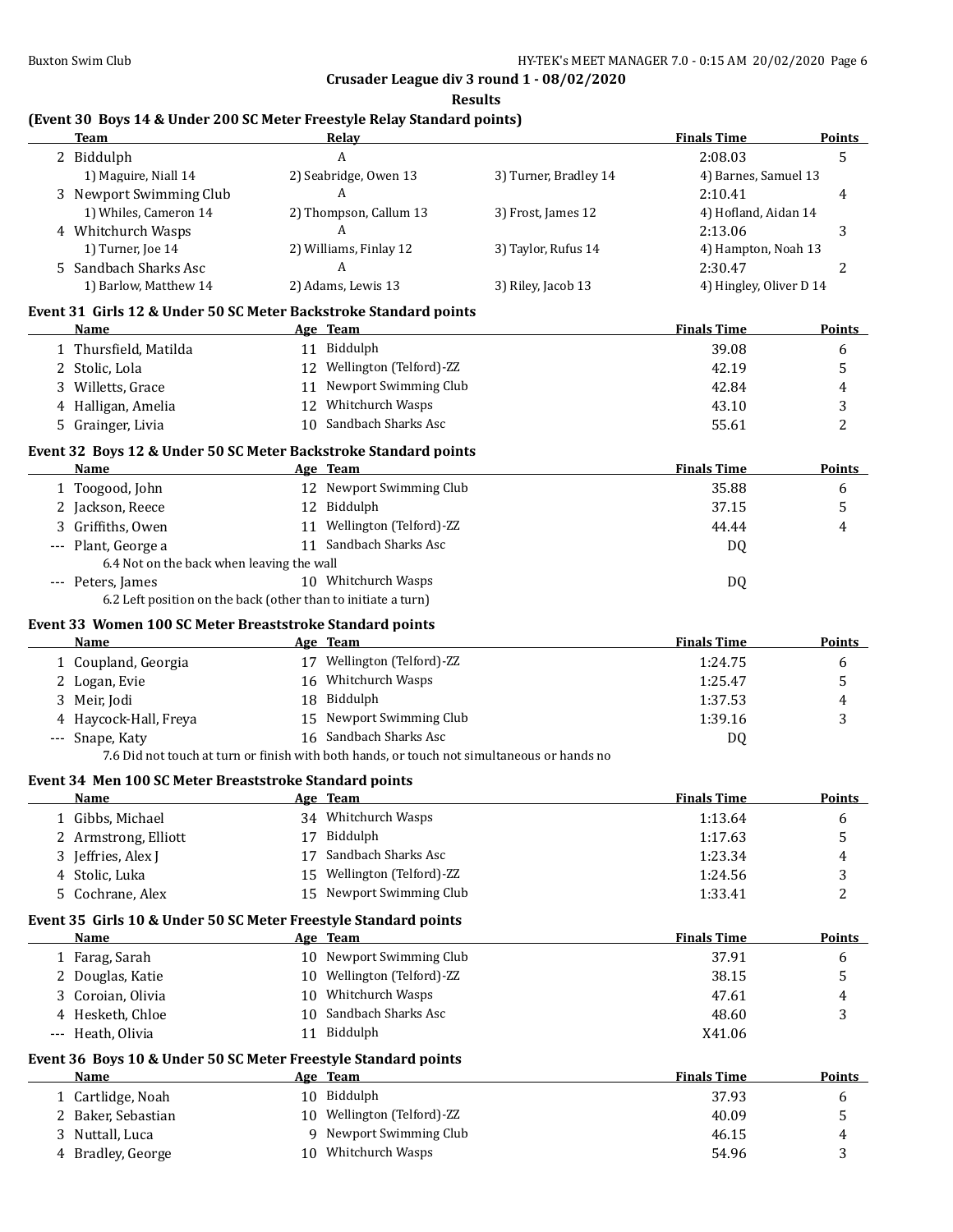**Results**

#### **(Event 36 Boys 10 & Under 50 SC Meter Freestyle Standard points) Name Age Team Age Team Finals Time Points**

| 5 Jones, Joseph           | 10 Sandbach Sharks Asc                                                                     |                           | 55.56                       | 2                       |
|---------------------------|--------------------------------------------------------------------------------------------|---------------------------|-----------------------------|-------------------------|
|                           | Event 37 Girls 14 & Under 50 SC Meter Butterfly Standard points                            |                           |                             |                         |
| Name                      | Age Team                                                                                   |                           | <b>Finals Time</b>          | <b>Points</b>           |
| 1 Taylor, Beatrice        | 14 Whitchurch Wasps                                                                        |                           | 33.64                       | 6                       |
| 2 Clewlow, Katie          | 14 Biddulph                                                                                |                           | 34.14                       | 5                       |
| 3 Boulds, Hannah          | 14 Wellington (Telford)-ZZ                                                                 |                           | 34.91                       | $\overline{\mathbf{4}}$ |
| 4 Gregory, Ella May       | 13 Newport Swimming Club                                                                   |                           | 38.88                       | 3                       |
| 5 Owen, Lily              | 10 Sandbach Sharks Asc                                                                     |                           | 49.86                       | $\overline{2}$          |
|                           | Event 38 Boys 14 & Under 50 SC Meter Butterfly Standard points                             |                           |                             |                         |
| Name                      | Age Team                                                                                   |                           | <b>Finals Time</b>          | <b>Points</b>           |
| 1 Whiles, Cameron         | 14 Newport Swimming Club                                                                   |                           | 30.00                       | 6                       |
| 2 Townsend, Christopher   | 14 Wellington (Telford)-ZZ                                                                 |                           | 33.40                       | 5                       |
| 3 Turner, Bradley         | 14 Biddulph                                                                                |                           | 34.80                       | 4                       |
| 4 Hingley, Oliver D       | 14 Sandbach Sharks Asc                                                                     |                           | 37.04                       | 3                       |
| 5 Hampton, Noah           | 13 Whitchurch Wasps                                                                        |                           | 37.58                       | 2                       |
|                           | Event 39 Girls 12 & Under 200 SC Meter Medley Relay Standard points                        |                           |                             |                         |
| <b>Team</b>               | Relay                                                                                      |                           | <b>Finals Time</b>          | <b>Points</b>           |
| 1 Newport Swimming Club   | A                                                                                          |                           | 2:43.62                     | 6                       |
| 1) Willetts, Grace 11     | 2) MacMullen, Katie 12                                                                     | 3) Clews, Ruby 11         | 4) Turner, Tallulah 12      |                         |
| 2 Wellington (Telford)-ZZ | A                                                                                          |                           | 2:51.75                     | 5                       |
| 1) Stolic, Lola 12        | 2) Frost, Daisy 11                                                                         | 3) Fletcher, Holly 11     | 4) Powell, Jorja 11         |                         |
| 3 Whitchurch Wasps        | A                                                                                          |                           | 3:01.02                     | 4                       |
| 1) Baillie, Sophie 11     | 2) Barber, Molly 12                                                                        | 3) Halligan, Amelia 12    | 4) Waugh, Matilda 11        |                         |
| 4 Sandbach Sharks Asc     | A                                                                                          |                           | 3:26.76                     | 3                       |
| 1) Gregory, Ella 12       | 2) Micklethwaite, Lexie 12                                                                 | 3) Ashton, Charlotte 11   | 4) Adams, Elizabeth 12      |                         |
| --- Biddulph              | A                                                                                          |                           | DQ                          |                         |
|                           | 10.1 Stroke Infraction swimmer #1: 6.5 Not on the back at finish - back                    |                           |                             |                         |
| 1) Mason, Ella 11         | 2) Surendran, Ila 12                                                                       | 3) Thursfield, Matilda 11 | 4) Walton, Isabella 11      |                         |
|                           | Event 40 Boys 12 & Under 200 SC Meter Medley Relay Standard points                         |                           |                             |                         |
| <b>Team</b>               | Relay                                                                                      |                           | <b>Finals Time</b>          | <b>Points</b>           |
| 1 Biddulph                | $\overline{A}$                                                                             |                           | 2:46.02                     | 6                       |
| 1) Moran, Daniel 12       | 2) Jackson, Reece 12                                                                       | 3) Rawlin, Oliver 12      | 4) Carr, Rossi 12           |                         |
| 2 Newport Swimming Club   | A                                                                                          |                           | 2:53.03                     | 5                       |
| 1) King, Hayden 12        | 2) Kerrison, Harry 11                                                                      | 3) Toogood, John 12       | 4) Nuttall, Jake 12         |                         |
| 3 Sandbach Sharks Asc     | A                                                                                          |                           | 2:53.23                     | 4                       |
| 1) Oliver, Moore H 12     | 2) Megson, Ethan 12                                                                        | 3) Plant, George a 11     | 4) Couch, Ben 10            |                         |
| 4 Wellington (Telford)-ZZ | A                                                                                          |                           | 3:08.59                     | 3                       |
| 1) Griffiths, Owen 11     | 2) Grainger, Joshua 10                                                                     | 3) Gemmill, Hugh 12       | 4) Waterhouse, Thomas 11    |                         |
| --- Whitchurch Wasps      | A                                                                                          |                           | DQ                          |                         |
|                           | 10.1 Stroke Infraction swimmer #1: 6.4 More than one single or double simultaneous arm pul |                           |                             |                         |
| 1) Peters, James 10       | 2) Stephens, Sam 11                                                                        | 3) Taylor, Harry 12       | 4) Busk, Jonathan 12        |                         |
|                           | Event 41 Women 200 SC Meter Freestyle Relay Standard points                                |                           |                             |                         |
| <b>Team</b>               | Relay                                                                                      |                           | <b>Finals Time</b>          | <b>Points</b>           |
| 1 Wellington (Telford)-ZZ | A                                                                                          |                           | 2:05.97                     | 6                       |
| 1) Hughes, Keira 16       | 2) Turton, Aimee 15                                                                        | 3) Elliott, Emily 16      | 4) Coupland, Georgia 17     |                         |
| 2 Sandbach Sharks Asc     | A                                                                                          |                           | 2:07.63                     | 5                       |
| 1) Pheasey, Molly J 17    | 2) Stanier, Abi A 15                                                                       | 3) Snape, Katy 16         | 4) Plant, Molly l 17        |                         |
| 3 Biddulph                | A                                                                                          |                           | 2:07.84                     | 4                       |
| 1) Ferguson, Alanis 15    | 2) Meir, Jodi 18                                                                           | 3) Pyatt, Sophie 24       | 4) Cook, Jennie 37          |                         |
| 4 Whitchurch Wasps        | A                                                                                          |                           | 2:08.65                     | 3                       |
| 1) Greenwood, Phillipa 18 | 2) Logan, Evie 16                                                                          | 3) McCann, Jodie 15       | 4) Greenwood, Antoinette 19 |                         |
| 5 Newport Swimming Club   | A                                                                                          |                           | 2:27.97                     | 2                       |
| 1) MacMullen, Ruth 47     | 2) Moloney, Rebecca 20                                                                     | 3) Haycock-Hall, Freya 15 | 4) Spencer, Emily 15        |                         |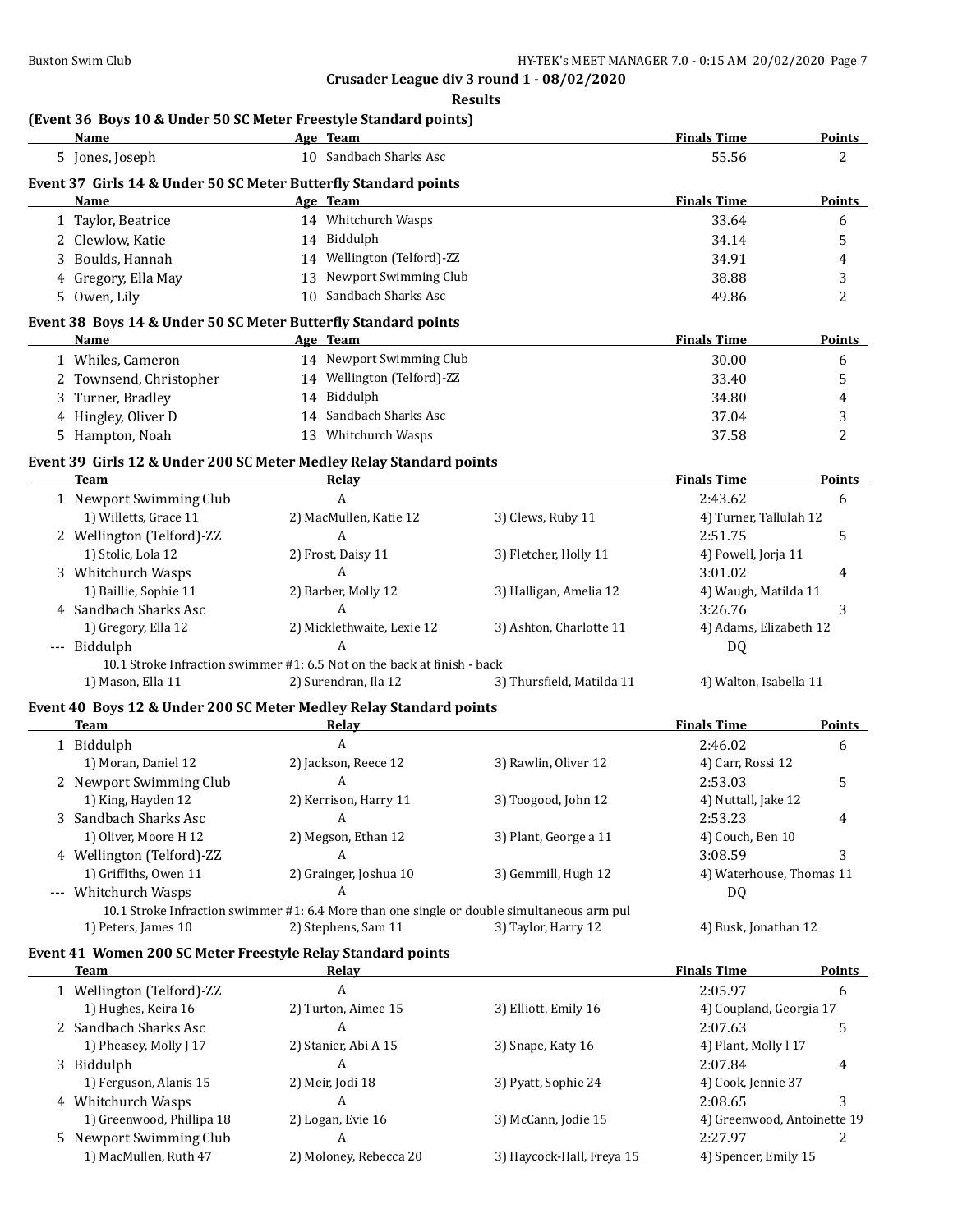**Results**

# **Event 42 Men 200 SC Meter Freestyle Relay Standard points**

| A<br>1:50.22<br>1 Wellington (Telford)-ZZ<br>6<br>1) Priday, Sam 16<br>2) Freeston, Freddie 15<br>3) Stolic, Luka 15<br>4) Johnson, Daniel 18<br>2 Whitchurch Wasps<br>A<br>1:53.88<br>5<br>1) Halligan, Harry 15<br>2) Fox, Oliver 17<br>3) Bray, Alfie 16<br>4) Gibbs, Michael 34<br>A<br>3 Biddulph<br>1:57.17<br>4<br>1) Perry, Mitchell 16<br>2) Finney, Ben 15<br>3) Armstrong, Elliott 17<br>4) Maguire, Niall 14<br>A<br>4 Sandbach Sharks Asc<br>1:57.41<br>3<br>1) Robinson, Aled J 15<br>2) Plant, Jack d 16<br>3) Hingley, Oliver D 14<br>4) Jeffries, Alex J 17<br>A<br>5 Newport Swimming Club<br>2:14.47<br>2<br>1) Toogood, Matt 41<br>2) Cochrane, Alex 15<br>3) Hofland, Aidan 14<br>4) Thompson, Callum 13<br>Event 43 Girls 10 & Under 50 SC Meter Backstroke Standard points<br>Age Team<br><b>Finals Time</b><br><b>Points</b><br>Name<br>10 Wellington (Telford)-ZZ<br>1 Van Der Woning, Myleigh<br>43.15<br>6<br>10 Newport Swimming Club<br>5<br>2 Dunn, Mia<br>44.66<br>10 Sandbach Sharks Asc<br>3 Owen, Lily<br>48.06<br>4<br>10 Whitchurch Wasps<br>4 Halligan, Maizey<br>50.53<br>3<br>11 Biddulph<br>--- Heath, Olivia<br>X45.09<br>Event 44 Boys 10 & Under 50 SC Meter Backstroke Standard points<br>Age Team<br><b>Finals Time</b><br>Name<br><b>Points</b><br>9 Wellington (Telford)-ZZ<br>1 Scollard-Kerr, Charlie<br>42.87<br>6<br>10 Biddulph<br>46.28<br>2 Wallace, Elliot<br>5<br>10 Newport Swimming Club<br>3 Fletcher, William<br>57.03<br>4<br>4 Peters, James<br>10 Whitchurch Wasps<br>1:01.62<br>3<br>10 Sandbach Sharks Asc<br>--- Palmer, Zack<br>DQ<br>6.4 More than one single or double simultaneous arm pull used to initiate the turn or not<br>Event 45 Girls 14 & Under 50 SC Meter Breaststroke Standard points<br><b>Finals Time</b><br>Name<br>Age Team<br><b>Points</b><br>14 Whitchurch Wasps<br>39.33<br>1 Taylor, Beatrice<br>6<br>14 Wellington (Telford)-ZZ<br>39.34<br>2 Leech, Maya<br>5<br>14 Newport Swimming Club<br>3 Hill, Jessica<br>46.40<br>4<br>14 Biddulph<br>4 Bates, Lucy<br>46.64<br>3<br>11 Sandbach Sharks Asc<br>2<br>5 Ashton, Charlotte<br>53.97<br>Event 46 Boys 14 & Under 50 SC Meter Breaststroke Standard points<br><b>Finals Time</b><br><b>Points</b><br>Name<br>Age Team<br>14 Wellington (Telford)-ZZ<br>34.94<br>1 Bristoll, Rory<br>6<br>14 Newport Swimming Club<br>36.06<br>5<br>2 Whiles, Cameron<br>13 Biddulph<br>41.53<br>Seabridge, Owen<br>4<br>Sandbach Sharks Asc<br>4 Barlow, Matthew<br>46.41<br>3<br>14<br>2<br>5 Howey, Thomas<br>14 Whitchurch Wasps<br>47.28<br>Event 47 Girls 12 & Under 50 SC Meter Freestyle Standard points<br><b>Finals Time</b><br>Age Team<br>Points<br>Name<br>12 Newport Swimming Club<br>1 MacMullen, Katie<br>33.37<br>6<br>11 Wellington (Telford)-ZZ<br>5<br>2 Frost, Daisy<br>35.00<br>Thursfield, Matilda<br>Biddulph<br>36.53<br>3<br>11<br>4<br>11 Whitchurch Wasps<br>4 Baillie, Sophie<br>36.75<br>3<br>2<br>12 Sandbach Sharks Asc<br>5 Adams, Elizabeth<br>45.21<br>Event 48 Boys 12 & Under 50 SC Meter Freestyle Standard points<br><b>Name</b><br>Age Team<br><b>Finals Time</b><br><b>Points</b><br>12 Wellington (Telford)-ZZ<br>1 Gemmill, Hugh<br>35.06<br>6<br>12 Newport Swimming Club<br>2 Nuttall, Jake<br>36.12<br>5<br>12 Biddulph<br>3 Carr, Rossi<br>37.06<br>4 | <b>Team</b> | Relay | <b>Finals Time</b> | <b>Points</b> |
|-------------------------------------------------------------------------------------------------------------------------------------------------------------------------------------------------------------------------------------------------------------------------------------------------------------------------------------------------------------------------------------------------------------------------------------------------------------------------------------------------------------------------------------------------------------------------------------------------------------------------------------------------------------------------------------------------------------------------------------------------------------------------------------------------------------------------------------------------------------------------------------------------------------------------------------------------------------------------------------------------------------------------------------------------------------------------------------------------------------------------------------------------------------------------------------------------------------------------------------------------------------------------------------------------------------------------------------------------------------------------------------------------------------------------------------------------------------------------------------------------------------------------------------------------------------------------------------------------------------------------------------------------------------------------------------------------------------------------------------------------------------------------------------------------------------------------------------------------------------------------------------------------------------------------------------------------------------------------------------------------------------------------------------------------------------------------------------------------------------------------------------------------------------------------------------------------------------------------------------------------------------------------------------------------------------------------------------------------------------------------------------------------------------------------------------------------------------------------------------------------------------------------------------------------------------------------------------------------------------------------------------------------------------------------------------------------------------------------------------------------------------------------------------------------------------------------------------------------------------------------------------------------------------------------------------------------------------------------------------------------------------------------------------------------------------------------------------------------------------------------------------------------------------------------------------------------------------------------------------------------------------------------------------------------------------------------------------|-------------|-------|--------------------|---------------|
|                                                                                                                                                                                                                                                                                                                                                                                                                                                                                                                                                                                                                                                                                                                                                                                                                                                                                                                                                                                                                                                                                                                                                                                                                                                                                                                                                                                                                                                                                                                                                                                                                                                                                                                                                                                                                                                                                                                                                                                                                                                                                                                                                                                                                                                                                                                                                                                                                                                                                                                                                                                                                                                                                                                                                                                                                                                                                                                                                                                                                                                                                                                                                                                                                                                                                                                                     |             |       |                    |               |
|                                                                                                                                                                                                                                                                                                                                                                                                                                                                                                                                                                                                                                                                                                                                                                                                                                                                                                                                                                                                                                                                                                                                                                                                                                                                                                                                                                                                                                                                                                                                                                                                                                                                                                                                                                                                                                                                                                                                                                                                                                                                                                                                                                                                                                                                                                                                                                                                                                                                                                                                                                                                                                                                                                                                                                                                                                                                                                                                                                                                                                                                                                                                                                                                                                                                                                                                     |             |       |                    |               |
|                                                                                                                                                                                                                                                                                                                                                                                                                                                                                                                                                                                                                                                                                                                                                                                                                                                                                                                                                                                                                                                                                                                                                                                                                                                                                                                                                                                                                                                                                                                                                                                                                                                                                                                                                                                                                                                                                                                                                                                                                                                                                                                                                                                                                                                                                                                                                                                                                                                                                                                                                                                                                                                                                                                                                                                                                                                                                                                                                                                                                                                                                                                                                                                                                                                                                                                                     |             |       |                    |               |
|                                                                                                                                                                                                                                                                                                                                                                                                                                                                                                                                                                                                                                                                                                                                                                                                                                                                                                                                                                                                                                                                                                                                                                                                                                                                                                                                                                                                                                                                                                                                                                                                                                                                                                                                                                                                                                                                                                                                                                                                                                                                                                                                                                                                                                                                                                                                                                                                                                                                                                                                                                                                                                                                                                                                                                                                                                                                                                                                                                                                                                                                                                                                                                                                                                                                                                                                     |             |       |                    |               |
|                                                                                                                                                                                                                                                                                                                                                                                                                                                                                                                                                                                                                                                                                                                                                                                                                                                                                                                                                                                                                                                                                                                                                                                                                                                                                                                                                                                                                                                                                                                                                                                                                                                                                                                                                                                                                                                                                                                                                                                                                                                                                                                                                                                                                                                                                                                                                                                                                                                                                                                                                                                                                                                                                                                                                                                                                                                                                                                                                                                                                                                                                                                                                                                                                                                                                                                                     |             |       |                    |               |
|                                                                                                                                                                                                                                                                                                                                                                                                                                                                                                                                                                                                                                                                                                                                                                                                                                                                                                                                                                                                                                                                                                                                                                                                                                                                                                                                                                                                                                                                                                                                                                                                                                                                                                                                                                                                                                                                                                                                                                                                                                                                                                                                                                                                                                                                                                                                                                                                                                                                                                                                                                                                                                                                                                                                                                                                                                                                                                                                                                                                                                                                                                                                                                                                                                                                                                                                     |             |       |                    |               |
|                                                                                                                                                                                                                                                                                                                                                                                                                                                                                                                                                                                                                                                                                                                                                                                                                                                                                                                                                                                                                                                                                                                                                                                                                                                                                                                                                                                                                                                                                                                                                                                                                                                                                                                                                                                                                                                                                                                                                                                                                                                                                                                                                                                                                                                                                                                                                                                                                                                                                                                                                                                                                                                                                                                                                                                                                                                                                                                                                                                                                                                                                                                                                                                                                                                                                                                                     |             |       |                    |               |
|                                                                                                                                                                                                                                                                                                                                                                                                                                                                                                                                                                                                                                                                                                                                                                                                                                                                                                                                                                                                                                                                                                                                                                                                                                                                                                                                                                                                                                                                                                                                                                                                                                                                                                                                                                                                                                                                                                                                                                                                                                                                                                                                                                                                                                                                                                                                                                                                                                                                                                                                                                                                                                                                                                                                                                                                                                                                                                                                                                                                                                                                                                                                                                                                                                                                                                                                     |             |       |                    |               |
|                                                                                                                                                                                                                                                                                                                                                                                                                                                                                                                                                                                                                                                                                                                                                                                                                                                                                                                                                                                                                                                                                                                                                                                                                                                                                                                                                                                                                                                                                                                                                                                                                                                                                                                                                                                                                                                                                                                                                                                                                                                                                                                                                                                                                                                                                                                                                                                                                                                                                                                                                                                                                                                                                                                                                                                                                                                                                                                                                                                                                                                                                                                                                                                                                                                                                                                                     |             |       |                    |               |
|                                                                                                                                                                                                                                                                                                                                                                                                                                                                                                                                                                                                                                                                                                                                                                                                                                                                                                                                                                                                                                                                                                                                                                                                                                                                                                                                                                                                                                                                                                                                                                                                                                                                                                                                                                                                                                                                                                                                                                                                                                                                                                                                                                                                                                                                                                                                                                                                                                                                                                                                                                                                                                                                                                                                                                                                                                                                                                                                                                                                                                                                                                                                                                                                                                                                                                                                     |             |       |                    |               |
|                                                                                                                                                                                                                                                                                                                                                                                                                                                                                                                                                                                                                                                                                                                                                                                                                                                                                                                                                                                                                                                                                                                                                                                                                                                                                                                                                                                                                                                                                                                                                                                                                                                                                                                                                                                                                                                                                                                                                                                                                                                                                                                                                                                                                                                                                                                                                                                                                                                                                                                                                                                                                                                                                                                                                                                                                                                                                                                                                                                                                                                                                                                                                                                                                                                                                                                                     |             |       |                    |               |
|                                                                                                                                                                                                                                                                                                                                                                                                                                                                                                                                                                                                                                                                                                                                                                                                                                                                                                                                                                                                                                                                                                                                                                                                                                                                                                                                                                                                                                                                                                                                                                                                                                                                                                                                                                                                                                                                                                                                                                                                                                                                                                                                                                                                                                                                                                                                                                                                                                                                                                                                                                                                                                                                                                                                                                                                                                                                                                                                                                                                                                                                                                                                                                                                                                                                                                                                     |             |       |                    |               |
|                                                                                                                                                                                                                                                                                                                                                                                                                                                                                                                                                                                                                                                                                                                                                                                                                                                                                                                                                                                                                                                                                                                                                                                                                                                                                                                                                                                                                                                                                                                                                                                                                                                                                                                                                                                                                                                                                                                                                                                                                                                                                                                                                                                                                                                                                                                                                                                                                                                                                                                                                                                                                                                                                                                                                                                                                                                                                                                                                                                                                                                                                                                                                                                                                                                                                                                                     |             |       |                    |               |
|                                                                                                                                                                                                                                                                                                                                                                                                                                                                                                                                                                                                                                                                                                                                                                                                                                                                                                                                                                                                                                                                                                                                                                                                                                                                                                                                                                                                                                                                                                                                                                                                                                                                                                                                                                                                                                                                                                                                                                                                                                                                                                                                                                                                                                                                                                                                                                                                                                                                                                                                                                                                                                                                                                                                                                                                                                                                                                                                                                                                                                                                                                                                                                                                                                                                                                                                     |             |       |                    |               |
|                                                                                                                                                                                                                                                                                                                                                                                                                                                                                                                                                                                                                                                                                                                                                                                                                                                                                                                                                                                                                                                                                                                                                                                                                                                                                                                                                                                                                                                                                                                                                                                                                                                                                                                                                                                                                                                                                                                                                                                                                                                                                                                                                                                                                                                                                                                                                                                                                                                                                                                                                                                                                                                                                                                                                                                                                                                                                                                                                                                                                                                                                                                                                                                                                                                                                                                                     |             |       |                    |               |
|                                                                                                                                                                                                                                                                                                                                                                                                                                                                                                                                                                                                                                                                                                                                                                                                                                                                                                                                                                                                                                                                                                                                                                                                                                                                                                                                                                                                                                                                                                                                                                                                                                                                                                                                                                                                                                                                                                                                                                                                                                                                                                                                                                                                                                                                                                                                                                                                                                                                                                                                                                                                                                                                                                                                                                                                                                                                                                                                                                                                                                                                                                                                                                                                                                                                                                                                     |             |       |                    |               |
|                                                                                                                                                                                                                                                                                                                                                                                                                                                                                                                                                                                                                                                                                                                                                                                                                                                                                                                                                                                                                                                                                                                                                                                                                                                                                                                                                                                                                                                                                                                                                                                                                                                                                                                                                                                                                                                                                                                                                                                                                                                                                                                                                                                                                                                                                                                                                                                                                                                                                                                                                                                                                                                                                                                                                                                                                                                                                                                                                                                                                                                                                                                                                                                                                                                                                                                                     |             |       |                    |               |
|                                                                                                                                                                                                                                                                                                                                                                                                                                                                                                                                                                                                                                                                                                                                                                                                                                                                                                                                                                                                                                                                                                                                                                                                                                                                                                                                                                                                                                                                                                                                                                                                                                                                                                                                                                                                                                                                                                                                                                                                                                                                                                                                                                                                                                                                                                                                                                                                                                                                                                                                                                                                                                                                                                                                                                                                                                                                                                                                                                                                                                                                                                                                                                                                                                                                                                                                     |             |       |                    |               |
|                                                                                                                                                                                                                                                                                                                                                                                                                                                                                                                                                                                                                                                                                                                                                                                                                                                                                                                                                                                                                                                                                                                                                                                                                                                                                                                                                                                                                                                                                                                                                                                                                                                                                                                                                                                                                                                                                                                                                                                                                                                                                                                                                                                                                                                                                                                                                                                                                                                                                                                                                                                                                                                                                                                                                                                                                                                                                                                                                                                                                                                                                                                                                                                                                                                                                                                                     |             |       |                    |               |
|                                                                                                                                                                                                                                                                                                                                                                                                                                                                                                                                                                                                                                                                                                                                                                                                                                                                                                                                                                                                                                                                                                                                                                                                                                                                                                                                                                                                                                                                                                                                                                                                                                                                                                                                                                                                                                                                                                                                                                                                                                                                                                                                                                                                                                                                                                                                                                                                                                                                                                                                                                                                                                                                                                                                                                                                                                                                                                                                                                                                                                                                                                                                                                                                                                                                                                                                     |             |       |                    |               |
|                                                                                                                                                                                                                                                                                                                                                                                                                                                                                                                                                                                                                                                                                                                                                                                                                                                                                                                                                                                                                                                                                                                                                                                                                                                                                                                                                                                                                                                                                                                                                                                                                                                                                                                                                                                                                                                                                                                                                                                                                                                                                                                                                                                                                                                                                                                                                                                                                                                                                                                                                                                                                                                                                                                                                                                                                                                                                                                                                                                                                                                                                                                                                                                                                                                                                                                                     |             |       |                    |               |
|                                                                                                                                                                                                                                                                                                                                                                                                                                                                                                                                                                                                                                                                                                                                                                                                                                                                                                                                                                                                                                                                                                                                                                                                                                                                                                                                                                                                                                                                                                                                                                                                                                                                                                                                                                                                                                                                                                                                                                                                                                                                                                                                                                                                                                                                                                                                                                                                                                                                                                                                                                                                                                                                                                                                                                                                                                                                                                                                                                                                                                                                                                                                                                                                                                                                                                                                     |             |       |                    |               |
|                                                                                                                                                                                                                                                                                                                                                                                                                                                                                                                                                                                                                                                                                                                                                                                                                                                                                                                                                                                                                                                                                                                                                                                                                                                                                                                                                                                                                                                                                                                                                                                                                                                                                                                                                                                                                                                                                                                                                                                                                                                                                                                                                                                                                                                                                                                                                                                                                                                                                                                                                                                                                                                                                                                                                                                                                                                                                                                                                                                                                                                                                                                                                                                                                                                                                                                                     |             |       |                    |               |
|                                                                                                                                                                                                                                                                                                                                                                                                                                                                                                                                                                                                                                                                                                                                                                                                                                                                                                                                                                                                                                                                                                                                                                                                                                                                                                                                                                                                                                                                                                                                                                                                                                                                                                                                                                                                                                                                                                                                                                                                                                                                                                                                                                                                                                                                                                                                                                                                                                                                                                                                                                                                                                                                                                                                                                                                                                                                                                                                                                                                                                                                                                                                                                                                                                                                                                                                     |             |       |                    |               |
|                                                                                                                                                                                                                                                                                                                                                                                                                                                                                                                                                                                                                                                                                                                                                                                                                                                                                                                                                                                                                                                                                                                                                                                                                                                                                                                                                                                                                                                                                                                                                                                                                                                                                                                                                                                                                                                                                                                                                                                                                                                                                                                                                                                                                                                                                                                                                                                                                                                                                                                                                                                                                                                                                                                                                                                                                                                                                                                                                                                                                                                                                                                                                                                                                                                                                                                                     |             |       |                    |               |
|                                                                                                                                                                                                                                                                                                                                                                                                                                                                                                                                                                                                                                                                                                                                                                                                                                                                                                                                                                                                                                                                                                                                                                                                                                                                                                                                                                                                                                                                                                                                                                                                                                                                                                                                                                                                                                                                                                                                                                                                                                                                                                                                                                                                                                                                                                                                                                                                                                                                                                                                                                                                                                                                                                                                                                                                                                                                                                                                                                                                                                                                                                                                                                                                                                                                                                                                     |             |       |                    |               |
|                                                                                                                                                                                                                                                                                                                                                                                                                                                                                                                                                                                                                                                                                                                                                                                                                                                                                                                                                                                                                                                                                                                                                                                                                                                                                                                                                                                                                                                                                                                                                                                                                                                                                                                                                                                                                                                                                                                                                                                                                                                                                                                                                                                                                                                                                                                                                                                                                                                                                                                                                                                                                                                                                                                                                                                                                                                                                                                                                                                                                                                                                                                                                                                                                                                                                                                                     |             |       |                    |               |
|                                                                                                                                                                                                                                                                                                                                                                                                                                                                                                                                                                                                                                                                                                                                                                                                                                                                                                                                                                                                                                                                                                                                                                                                                                                                                                                                                                                                                                                                                                                                                                                                                                                                                                                                                                                                                                                                                                                                                                                                                                                                                                                                                                                                                                                                                                                                                                                                                                                                                                                                                                                                                                                                                                                                                                                                                                                                                                                                                                                                                                                                                                                                                                                                                                                                                                                                     |             |       |                    |               |
|                                                                                                                                                                                                                                                                                                                                                                                                                                                                                                                                                                                                                                                                                                                                                                                                                                                                                                                                                                                                                                                                                                                                                                                                                                                                                                                                                                                                                                                                                                                                                                                                                                                                                                                                                                                                                                                                                                                                                                                                                                                                                                                                                                                                                                                                                                                                                                                                                                                                                                                                                                                                                                                                                                                                                                                                                                                                                                                                                                                                                                                                                                                                                                                                                                                                                                                                     |             |       |                    |               |
|                                                                                                                                                                                                                                                                                                                                                                                                                                                                                                                                                                                                                                                                                                                                                                                                                                                                                                                                                                                                                                                                                                                                                                                                                                                                                                                                                                                                                                                                                                                                                                                                                                                                                                                                                                                                                                                                                                                                                                                                                                                                                                                                                                                                                                                                                                                                                                                                                                                                                                                                                                                                                                                                                                                                                                                                                                                                                                                                                                                                                                                                                                                                                                                                                                                                                                                                     |             |       |                    |               |
|                                                                                                                                                                                                                                                                                                                                                                                                                                                                                                                                                                                                                                                                                                                                                                                                                                                                                                                                                                                                                                                                                                                                                                                                                                                                                                                                                                                                                                                                                                                                                                                                                                                                                                                                                                                                                                                                                                                                                                                                                                                                                                                                                                                                                                                                                                                                                                                                                                                                                                                                                                                                                                                                                                                                                                                                                                                                                                                                                                                                                                                                                                                                                                                                                                                                                                                                     |             |       |                    |               |
|                                                                                                                                                                                                                                                                                                                                                                                                                                                                                                                                                                                                                                                                                                                                                                                                                                                                                                                                                                                                                                                                                                                                                                                                                                                                                                                                                                                                                                                                                                                                                                                                                                                                                                                                                                                                                                                                                                                                                                                                                                                                                                                                                                                                                                                                                                                                                                                                                                                                                                                                                                                                                                                                                                                                                                                                                                                                                                                                                                                                                                                                                                                                                                                                                                                                                                                                     |             |       |                    |               |
|                                                                                                                                                                                                                                                                                                                                                                                                                                                                                                                                                                                                                                                                                                                                                                                                                                                                                                                                                                                                                                                                                                                                                                                                                                                                                                                                                                                                                                                                                                                                                                                                                                                                                                                                                                                                                                                                                                                                                                                                                                                                                                                                                                                                                                                                                                                                                                                                                                                                                                                                                                                                                                                                                                                                                                                                                                                                                                                                                                                                                                                                                                                                                                                                                                                                                                                                     |             |       |                    |               |
|                                                                                                                                                                                                                                                                                                                                                                                                                                                                                                                                                                                                                                                                                                                                                                                                                                                                                                                                                                                                                                                                                                                                                                                                                                                                                                                                                                                                                                                                                                                                                                                                                                                                                                                                                                                                                                                                                                                                                                                                                                                                                                                                                                                                                                                                                                                                                                                                                                                                                                                                                                                                                                                                                                                                                                                                                                                                                                                                                                                                                                                                                                                                                                                                                                                                                                                                     |             |       |                    |               |
|                                                                                                                                                                                                                                                                                                                                                                                                                                                                                                                                                                                                                                                                                                                                                                                                                                                                                                                                                                                                                                                                                                                                                                                                                                                                                                                                                                                                                                                                                                                                                                                                                                                                                                                                                                                                                                                                                                                                                                                                                                                                                                                                                                                                                                                                                                                                                                                                                                                                                                                                                                                                                                                                                                                                                                                                                                                                                                                                                                                                                                                                                                                                                                                                                                                                                                                                     |             |       |                    |               |
|                                                                                                                                                                                                                                                                                                                                                                                                                                                                                                                                                                                                                                                                                                                                                                                                                                                                                                                                                                                                                                                                                                                                                                                                                                                                                                                                                                                                                                                                                                                                                                                                                                                                                                                                                                                                                                                                                                                                                                                                                                                                                                                                                                                                                                                                                                                                                                                                                                                                                                                                                                                                                                                                                                                                                                                                                                                                                                                                                                                                                                                                                                                                                                                                                                                                                                                                     |             |       |                    |               |
|                                                                                                                                                                                                                                                                                                                                                                                                                                                                                                                                                                                                                                                                                                                                                                                                                                                                                                                                                                                                                                                                                                                                                                                                                                                                                                                                                                                                                                                                                                                                                                                                                                                                                                                                                                                                                                                                                                                                                                                                                                                                                                                                                                                                                                                                                                                                                                                                                                                                                                                                                                                                                                                                                                                                                                                                                                                                                                                                                                                                                                                                                                                                                                                                                                                                                                                                     |             |       |                    |               |
|                                                                                                                                                                                                                                                                                                                                                                                                                                                                                                                                                                                                                                                                                                                                                                                                                                                                                                                                                                                                                                                                                                                                                                                                                                                                                                                                                                                                                                                                                                                                                                                                                                                                                                                                                                                                                                                                                                                                                                                                                                                                                                                                                                                                                                                                                                                                                                                                                                                                                                                                                                                                                                                                                                                                                                                                                                                                                                                                                                                                                                                                                                                                                                                                                                                                                                                                     |             |       |                    |               |
|                                                                                                                                                                                                                                                                                                                                                                                                                                                                                                                                                                                                                                                                                                                                                                                                                                                                                                                                                                                                                                                                                                                                                                                                                                                                                                                                                                                                                                                                                                                                                                                                                                                                                                                                                                                                                                                                                                                                                                                                                                                                                                                                                                                                                                                                                                                                                                                                                                                                                                                                                                                                                                                                                                                                                                                                                                                                                                                                                                                                                                                                                                                                                                                                                                                                                                                                     |             |       |                    |               |
|                                                                                                                                                                                                                                                                                                                                                                                                                                                                                                                                                                                                                                                                                                                                                                                                                                                                                                                                                                                                                                                                                                                                                                                                                                                                                                                                                                                                                                                                                                                                                                                                                                                                                                                                                                                                                                                                                                                                                                                                                                                                                                                                                                                                                                                                                                                                                                                                                                                                                                                                                                                                                                                                                                                                                                                                                                                                                                                                                                                                                                                                                                                                                                                                                                                                                                                                     |             |       |                    |               |
|                                                                                                                                                                                                                                                                                                                                                                                                                                                                                                                                                                                                                                                                                                                                                                                                                                                                                                                                                                                                                                                                                                                                                                                                                                                                                                                                                                                                                                                                                                                                                                                                                                                                                                                                                                                                                                                                                                                                                                                                                                                                                                                                                                                                                                                                                                                                                                                                                                                                                                                                                                                                                                                                                                                                                                                                                                                                                                                                                                                                                                                                                                                                                                                                                                                                                                                                     |             |       |                    |               |
|                                                                                                                                                                                                                                                                                                                                                                                                                                                                                                                                                                                                                                                                                                                                                                                                                                                                                                                                                                                                                                                                                                                                                                                                                                                                                                                                                                                                                                                                                                                                                                                                                                                                                                                                                                                                                                                                                                                                                                                                                                                                                                                                                                                                                                                                                                                                                                                                                                                                                                                                                                                                                                                                                                                                                                                                                                                                                                                                                                                                                                                                                                                                                                                                                                                                                                                                     |             |       |                    |               |
|                                                                                                                                                                                                                                                                                                                                                                                                                                                                                                                                                                                                                                                                                                                                                                                                                                                                                                                                                                                                                                                                                                                                                                                                                                                                                                                                                                                                                                                                                                                                                                                                                                                                                                                                                                                                                                                                                                                                                                                                                                                                                                                                                                                                                                                                                                                                                                                                                                                                                                                                                                                                                                                                                                                                                                                                                                                                                                                                                                                                                                                                                                                                                                                                                                                                                                                                     |             |       |                    |               |
|                                                                                                                                                                                                                                                                                                                                                                                                                                                                                                                                                                                                                                                                                                                                                                                                                                                                                                                                                                                                                                                                                                                                                                                                                                                                                                                                                                                                                                                                                                                                                                                                                                                                                                                                                                                                                                                                                                                                                                                                                                                                                                                                                                                                                                                                                                                                                                                                                                                                                                                                                                                                                                                                                                                                                                                                                                                                                                                                                                                                                                                                                                                                                                                                                                                                                                                                     |             |       |                    |               |
|                                                                                                                                                                                                                                                                                                                                                                                                                                                                                                                                                                                                                                                                                                                                                                                                                                                                                                                                                                                                                                                                                                                                                                                                                                                                                                                                                                                                                                                                                                                                                                                                                                                                                                                                                                                                                                                                                                                                                                                                                                                                                                                                                                                                                                                                                                                                                                                                                                                                                                                                                                                                                                                                                                                                                                                                                                                                                                                                                                                                                                                                                                                                                                                                                                                                                                                                     |             |       |                    |               |
|                                                                                                                                                                                                                                                                                                                                                                                                                                                                                                                                                                                                                                                                                                                                                                                                                                                                                                                                                                                                                                                                                                                                                                                                                                                                                                                                                                                                                                                                                                                                                                                                                                                                                                                                                                                                                                                                                                                                                                                                                                                                                                                                                                                                                                                                                                                                                                                                                                                                                                                                                                                                                                                                                                                                                                                                                                                                                                                                                                                                                                                                                                                                                                                                                                                                                                                                     |             |       |                    |               |
|                                                                                                                                                                                                                                                                                                                                                                                                                                                                                                                                                                                                                                                                                                                                                                                                                                                                                                                                                                                                                                                                                                                                                                                                                                                                                                                                                                                                                                                                                                                                                                                                                                                                                                                                                                                                                                                                                                                                                                                                                                                                                                                                                                                                                                                                                                                                                                                                                                                                                                                                                                                                                                                                                                                                                                                                                                                                                                                                                                                                                                                                                                                                                                                                                                                                                                                                     |             |       |                    |               |
|                                                                                                                                                                                                                                                                                                                                                                                                                                                                                                                                                                                                                                                                                                                                                                                                                                                                                                                                                                                                                                                                                                                                                                                                                                                                                                                                                                                                                                                                                                                                                                                                                                                                                                                                                                                                                                                                                                                                                                                                                                                                                                                                                                                                                                                                                                                                                                                                                                                                                                                                                                                                                                                                                                                                                                                                                                                                                                                                                                                                                                                                                                                                                                                                                                                                                                                                     |             |       |                    |               |
|                                                                                                                                                                                                                                                                                                                                                                                                                                                                                                                                                                                                                                                                                                                                                                                                                                                                                                                                                                                                                                                                                                                                                                                                                                                                                                                                                                                                                                                                                                                                                                                                                                                                                                                                                                                                                                                                                                                                                                                                                                                                                                                                                                                                                                                                                                                                                                                                                                                                                                                                                                                                                                                                                                                                                                                                                                                                                                                                                                                                                                                                                                                                                                                                                                                                                                                                     |             |       |                    |               |
|                                                                                                                                                                                                                                                                                                                                                                                                                                                                                                                                                                                                                                                                                                                                                                                                                                                                                                                                                                                                                                                                                                                                                                                                                                                                                                                                                                                                                                                                                                                                                                                                                                                                                                                                                                                                                                                                                                                                                                                                                                                                                                                                                                                                                                                                                                                                                                                                                                                                                                                                                                                                                                                                                                                                                                                                                                                                                                                                                                                                                                                                                                                                                                                                                                                                                                                                     |             |       |                    |               |
|                                                                                                                                                                                                                                                                                                                                                                                                                                                                                                                                                                                                                                                                                                                                                                                                                                                                                                                                                                                                                                                                                                                                                                                                                                                                                                                                                                                                                                                                                                                                                                                                                                                                                                                                                                                                                                                                                                                                                                                                                                                                                                                                                                                                                                                                                                                                                                                                                                                                                                                                                                                                                                                                                                                                                                                                                                                                                                                                                                                                                                                                                                                                                                                                                                                                                                                                     |             |       |                    |               |
|                                                                                                                                                                                                                                                                                                                                                                                                                                                                                                                                                                                                                                                                                                                                                                                                                                                                                                                                                                                                                                                                                                                                                                                                                                                                                                                                                                                                                                                                                                                                                                                                                                                                                                                                                                                                                                                                                                                                                                                                                                                                                                                                                                                                                                                                                                                                                                                                                                                                                                                                                                                                                                                                                                                                                                                                                                                                                                                                                                                                                                                                                                                                                                                                                                                                                                                                     |             |       |                    |               |
|                                                                                                                                                                                                                                                                                                                                                                                                                                                                                                                                                                                                                                                                                                                                                                                                                                                                                                                                                                                                                                                                                                                                                                                                                                                                                                                                                                                                                                                                                                                                                                                                                                                                                                                                                                                                                                                                                                                                                                                                                                                                                                                                                                                                                                                                                                                                                                                                                                                                                                                                                                                                                                                                                                                                                                                                                                                                                                                                                                                                                                                                                                                                                                                                                                                                                                                                     |             |       |                    |               |